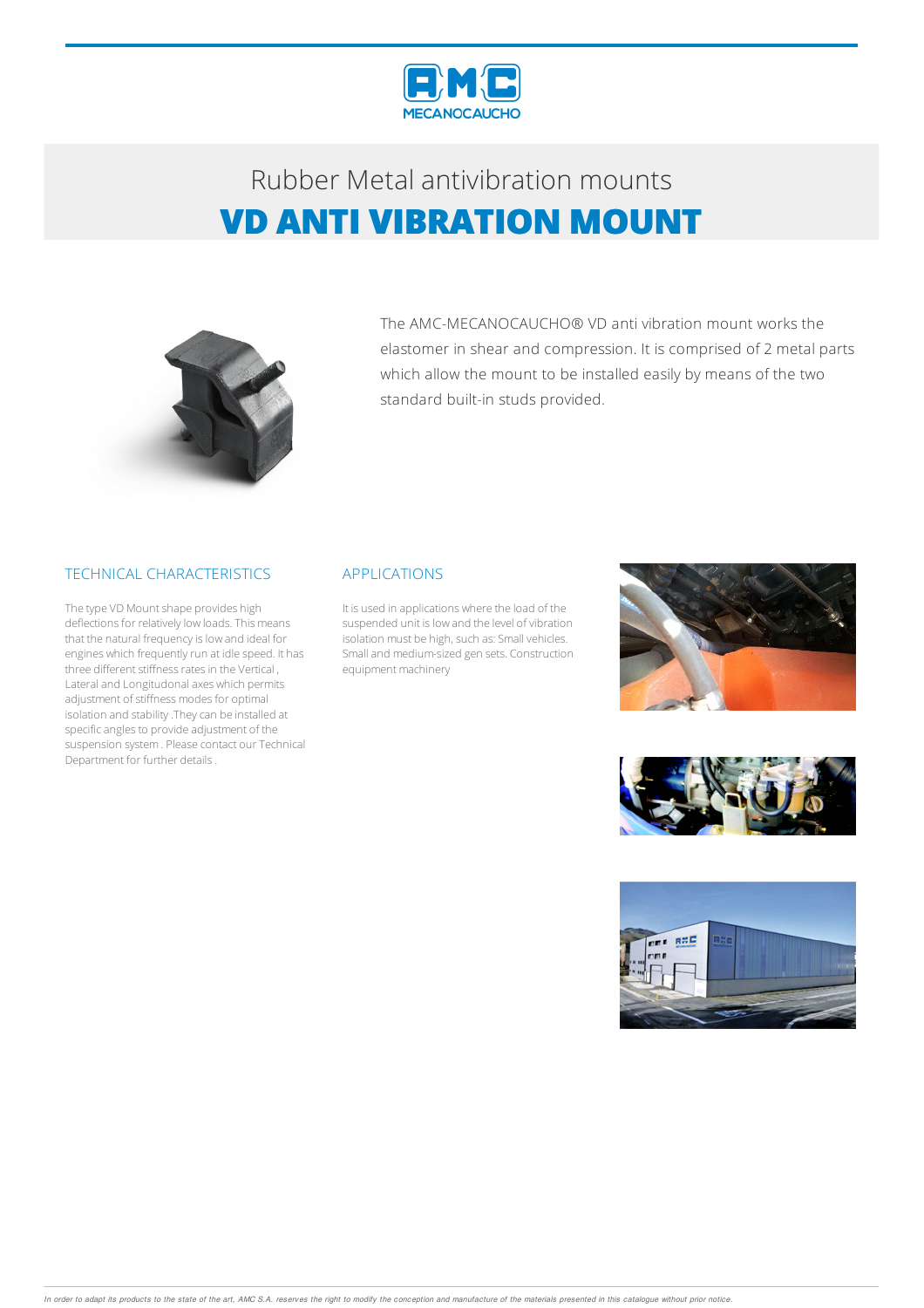

# Rubber Metal antivibration mounts **VD ANTI VIBRATION MOUNT**

DRAWINGS



#### DIMENSIONS

| <b>Type</b>         | A<br>(mm.) | <b>D</b><br>в<br>(mm.) | æ<br>(mm.) | D<br>(mm.)     | (mm.) | Е<br>(mm.) | G<br>(mm.) | н<br>(mm.) | M      | <b>Weight</b><br>$(g\bar{r})$ | Load<br>(kg.) | Code   |
|---------------------|------------|------------------------|------------|----------------|-------|------------|------------|------------|--------|-------------------------------|---------------|--------|
| Small 40            | 41         | 95                     | 39         | $\overline{4}$ | 35    | 50         | 23         | 25         | $M-10$ | 330                           | 75            | 148121 |
| <b>Small 45 M12</b> | 41         | 95                     | 39         | $\overline{4}$ | 35    | 50         | 30         | 30         | $M-12$ | 350                           | 90            | 148132 |
| Small 50            | 41         | 95                     | 39         | $\overline{4}$ | 35    | 50         | 23         | 25         | $M-10$ | 330                           | 100           | 148123 |
| Small 60            | 41         | 95                     | 39         | $\overline{4}$ | 35    | 50         | 23         | 25         | $M-10$ | 330                           | 110           | 148125 |
| Small 60 M12        | 41         | 95                     | 39         | $\overline{4}$ | 35    | 50         | 30         | 31         | $M-12$ | 350                           | 110           | 148133 |
| Medium 45           | 64         | 130                    | 60         | 6              | 52    | 60         | 34         | 36         | $M-12$ | 805                           | 100           | 148101 |
| Medium 50           | 64         | 130                    | 60         | 6              | 52    | 60         | 34         | 36         | $M-12$ | 805                           | 100           | 148102 |
| Medium 60           | 64         | 130                    | 60         | 6              | 52    | 60         | 34         | 36         | $M-12$ | 805                           | 150           | 148104 |
| Medium 70           | 64         | 130                    | 60         | 6              | 52    | 60         | 34         | 36         | $M-12$ | 805                           | 175           | 148105 |